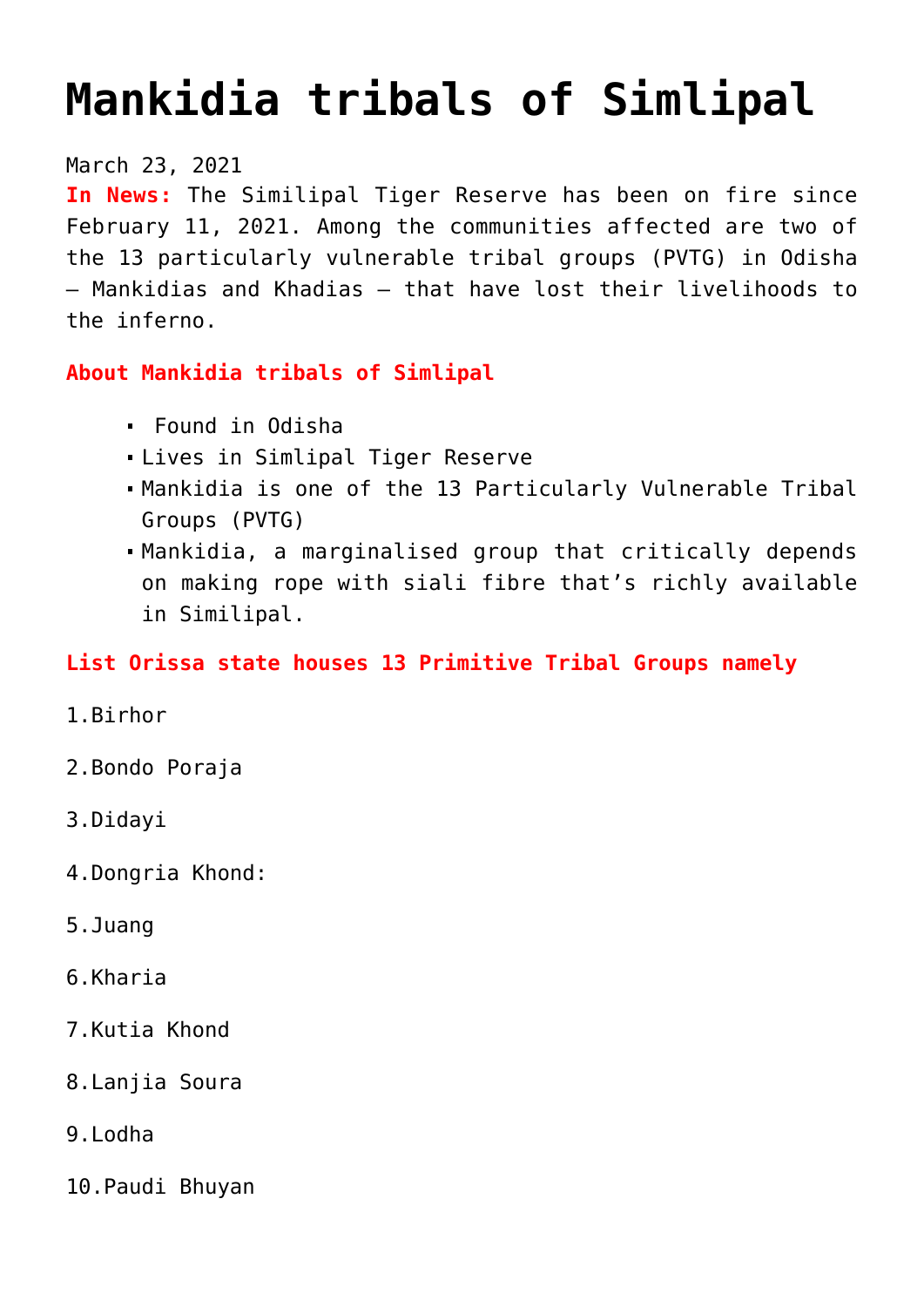11.Soura

12.Chuktia Bhunjia

13.Mankidia

#### **About Orissa state 13 Primitive Tribal Groups**

- **Birhor**: Are a tribal/Adivasi forest people, traditionally nomadic, living primarily in the Indian state of Jharkhand and Odisha. They speak the Birhor language, which belongs to the Munda group of languages of the Austroasiatic language family.
- **Bondo Poraja:** Bodo Parja or Jharia is a dialect of Odia spoken by the Parang Proja tribe of southern Odisha. Most speakers have low proficiency in it, while Desia Odia is used at market
- **Didayi:** The Didayi is a small community of hill dwelling tribe of south Orissa, Their neighbours call them 'Didayi' – the wild people but, they themselves give their identity as Gatare – "the man". Five totemic clans, as exogamous segments, characterize the social structure of Didayi.
- **Dongria Khond:** The Dangaria Kandha or Dongria Kondh people are members of the Kondhs. They are located in the Niyamgiri hills in the state of Odisha (formerly Orissa) in India. They sustain themselves from the resources of the Niyamgiri forests, practising horticulture and shifting cultivation. They have been at the centre of a dispute over mining rights in the area.
- **Juang:** The Juang are an Austroasiatic ethnic group found only in the Gonsaika hills of Keonjhar district of Odisha. Some Juangs, however, migrated to neighbouring plains of Dhenkanal district of Odisha during the Bhuiyan revolt in the late 19th century. The 2011 census showed their population to be around 50,000. The Juang language belongs to the Munda family of the Austroasiatic languages. They are classified as a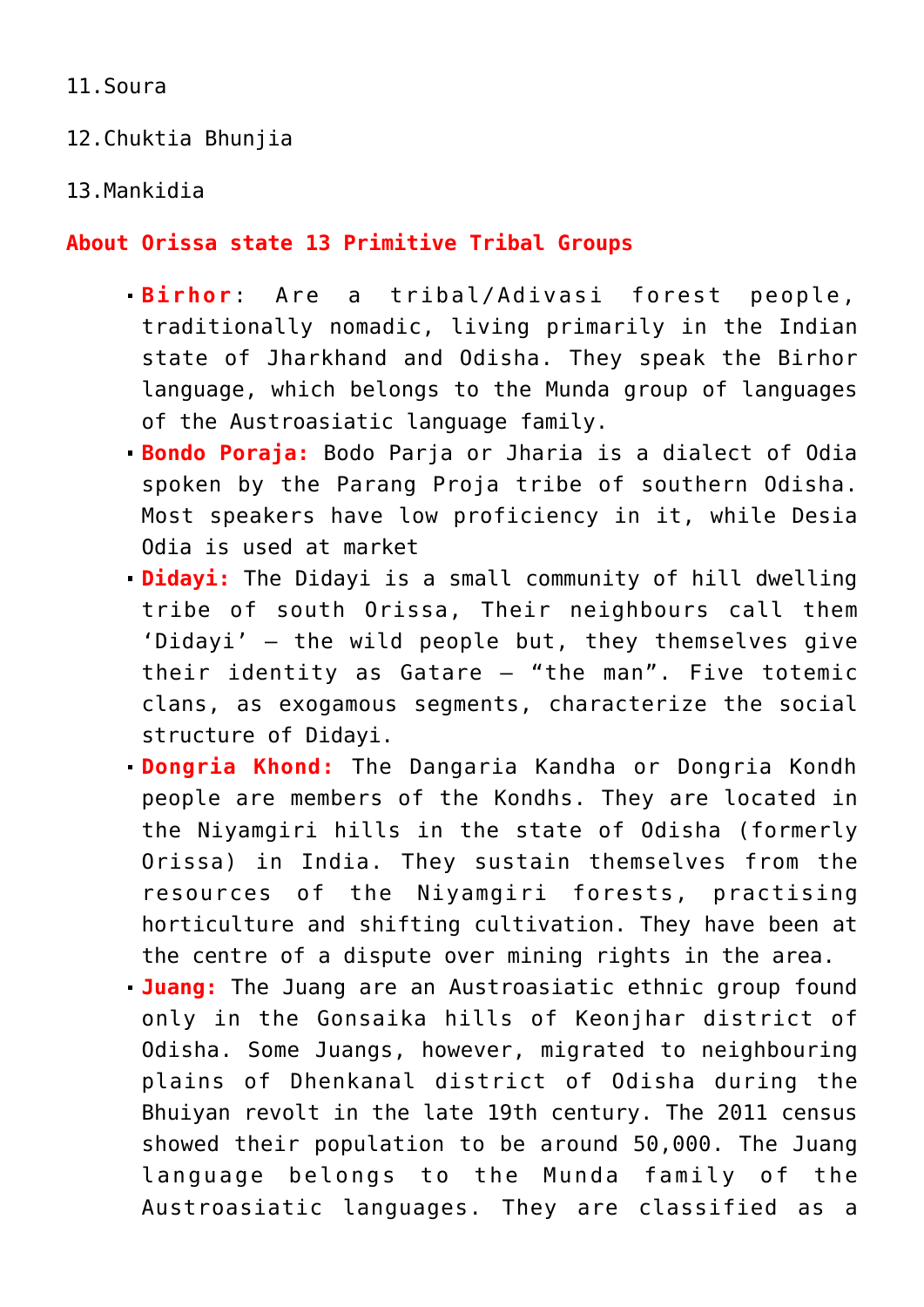Scheduled Tribe by the Indian government.

- **Kharia:** The Kharia are an Austroasiatic tribal ethnic group from east-central India.They originally spoke the Kharia language, which belongs to Austroasiatic languages. They are subdivided into three groups known as the Hill Kharia, Delki Kharia and the Dudh Kharia. Amongst them, the Dudh Kharia is the most educated community.
- **Kutia Khond:** The Kutia Kondhs are a particularly vulnerable tribal groups in Kalahandi district, Odisha. They live in Lanjigarh, Thuamul Rampur, Madanpur Rampur and Bhawanipatna blocks.The Kondhs worship nature like many other tribal groups in the country. Members of the community take turns to protect forests and wildlife that surround their houses.
- **Lanjia Soura:**They are called Lanjia Soura because of their traditional dress which they used to wear which appears like "Lanjia" or "Tail".The traditional male dress consists of loin cloth approximately 6'-0" long and 10" width. It is tied around the waist passing between the thighs to cover the private part leaving one and half feet hanging in the back (as lanjia or tail). Similarly, the females of Lanjia Soura community use to cover the lower part of their body by handmade napkin leaving the upper part quite naked traditionally.They speak Soura Munda language.
- **Lodha:** Lodha people are a tribal/Adivasi people living primarily in the Indian states of West Bengal and Odisha, mostly in the Paschim Medinipur and Jhargham districts. A section of the Lodha has converted to Islam, and form a distinct community of Lodha Muslims.
- **Mankidia:** The Mankidia (also known as Mankidi, Mankirdia) are a nomadic tribal group found mainly in many districts of Odisha, India – particularly Mayurbhanj, Sambalpur, Kalahandi and Sundergarh. According to the 2011 census, the population of Mankidia was 2,222. They are classified as a Scheduled Tribe by